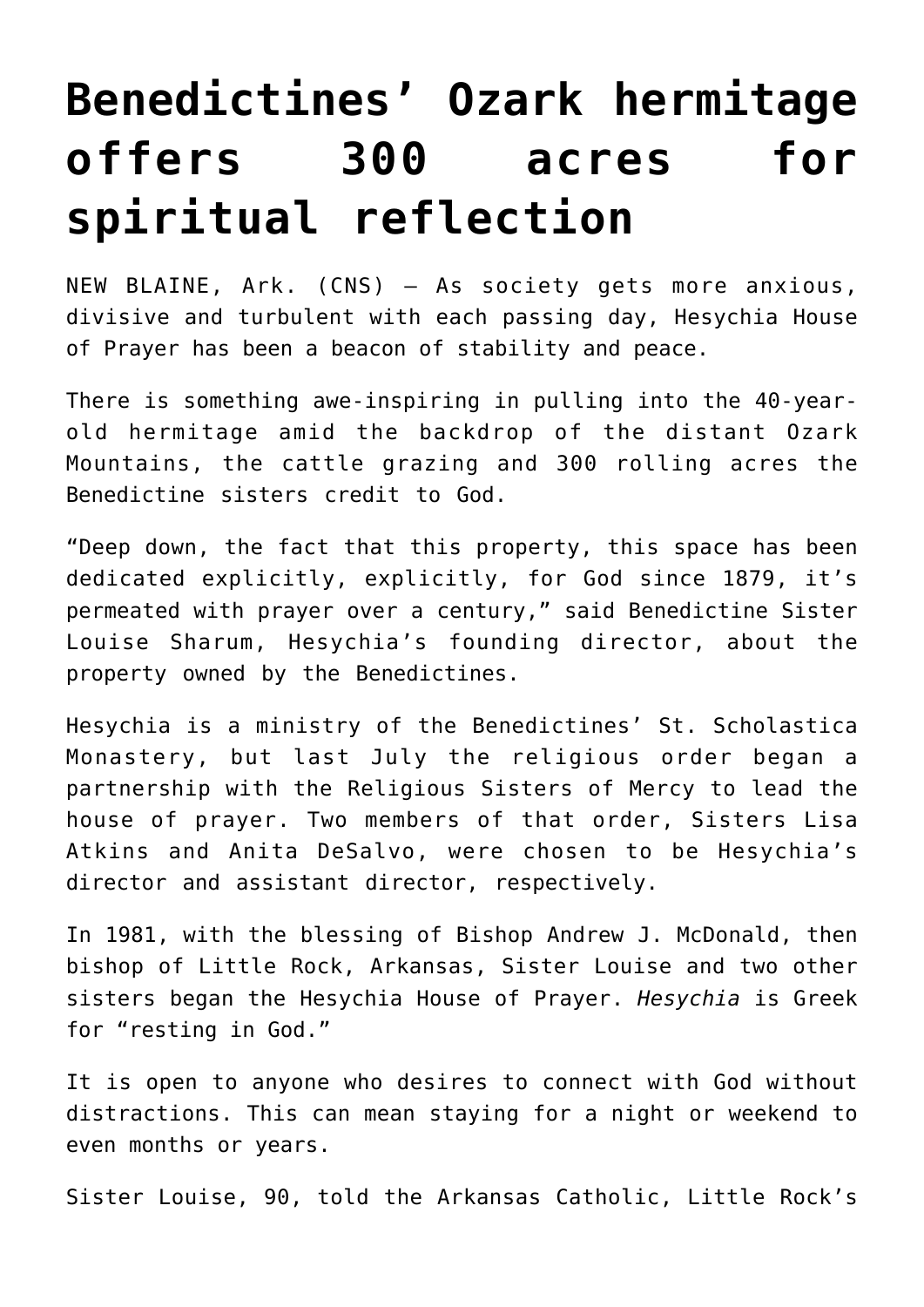diocesan newspaper, that she knew right away Sisters Lisa and Anita were a "fit." "Our charisms basically are very much compatible."

For Sister Louise, the house of prayer started with a feeling. It came after she stayed at a hermitage in Canada to experience the concept of *poustina*, staying in a sparsely furnished space to fast and pray for 24 hours. She was looking to better understand her dissertation for her doctorate.

After that visit, "I knew deep down my call was not to be a college professor," Sister Louise said. "I had no idea what it meant, but I knew something deep inside it was different than I thought."

Little by little, she said she felt called to open a hermitage.

"Spiritual companioning," or spiritual direction, is available with the sisters. Some guests choose to interact with the three sisters, while others prefer a visit of solitude. Sister Louise said it's about letting people be who they are before God and letting God reveal his love.

"We can read that; we can hear everybody tell us that from the time we were knee-high to a grasshopper. But until God tells us that in God's own way, we don't really know it," Sister Louise said. "But once you know it, and it's gradual, you know it's not the St. Paul experience, but you know deep down.

"In a way, that to me is the main thing that happens when people come here — it's restful. But the real thing that's going on underneath is they're receiving God's love."

The four hermitages are named: St. Mark; Sacro Speco, a longterm hermitage; Mother Meinrada, named for the first prioress of St. Scholastica; and St. Hildegard. Each includes a full kitchen, microwave, utensils and coffee maker, heating and air conditioning, full bathroom and a twin bed. Wi-Fi hotspots are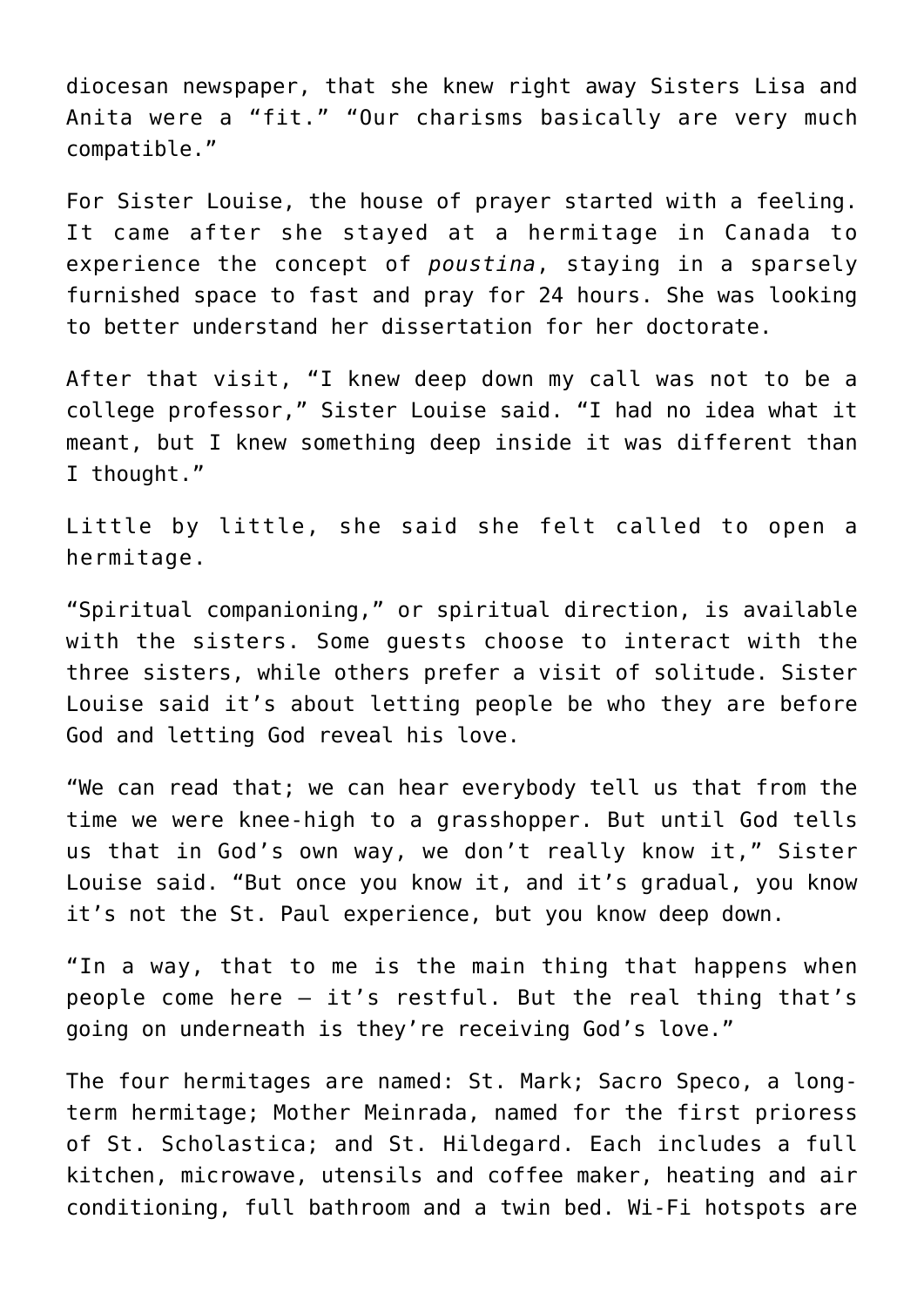available.

Visitors are responsible for their food and meal preparation. Daily Mass is offered at St. Scholastica Church, a short walk or drive from Hesychia. There also are three hiking trails.

A donation of \$50 is suggested each night for the first week of stay and \$35 a night after. For a one-day visit, a \$20 donation is requested. Sister Lisa said they would not turn away any short-term guests who could not afford the fee.

Since about 2004, Sisters Lisa and Anita have visited the hermitage for their annual retreat. However, in recent years, the sisters visited every weekend, allowing Sister Anita to care for her mother, who died in July 2020.

Before accepting the call to lead Hesychia, the sisters served in health care at Mercy Hospital Northwest Arkansas.

Sister Anita was at the hospital for 20 years, supporting the mission and education departments and was a part of the executive team for eight years as a representative of the Religious Sisters of Mercy.

Sister Lisa worked at Mercy as a board-certified nurse practitioner for 17 years. She helped start the community health and benefits department, working toward affordable housing, which will begin this fall.

"When I prayed about it, I really resonated with the call," Sister Lisa said. "And it was almost as if a new rush of energy, God's Spirit was just kind of moving within me in a freedom and a deep passion to be about the ministry of Hesychia. I could just feel it in my heart."

For Sister Anita, a two-month stay following her mother's death to give her the space to grieve helped her realize the power of Hesychia.

"It provided me exactly what Sister Lisa and Sister Louise